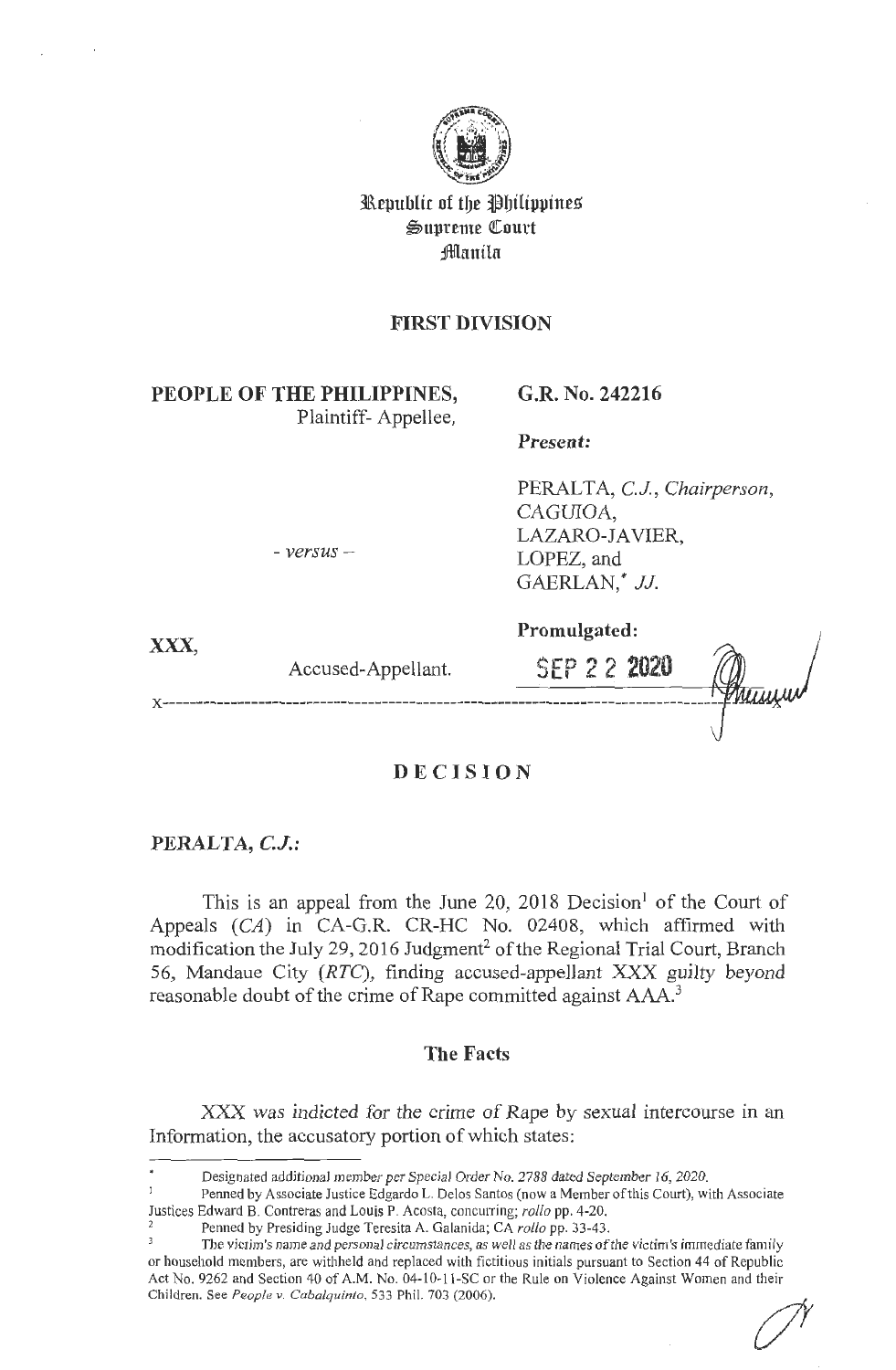That sometimes (sic) on the 20<sup>th</sup> day of November 2017, in . Philippines, and within the jurisdiction of this Honorable Court, the said accused by means of force, violence and intimidation, did then and there willfully, unlawfully and feloniously have carnal knowledge with her 12-year-old minor niece [AAA] against her will.

The crime was attended by a qualifying circumstance since the accused is the uncle of the complainant, a relative within the 3<sup>rd</sup> civil degree.

CONTRARY TO LAW.<sup>4</sup>

Upon arraignment, XXX pleaded not guilty to the charge. After pretrial was terminated, trial on the merits followed.

#### *Version of the Prosecution*

To substantiate its charge against accused XXX, the prosecution presented the minor-victim AAA, her mother BBB, her sister CCC, and Dr. Naomi N. Poca *(Dr. Poca)* as its witnesses.

The combined testimonies of AAA, BBB and CCC showed that XXX, together with his parents and younger siblings, resided in a house located at Almers compound in Mandaue City. Adjoined to said house is the small dwelling place of AAA, BBB and CCC. XXX is AAA's uncle, being the younger brother of her mother BBB.

On November 20, 2007, at around 1 o'clock in the afternoon, AAA was at home because she only had a half-day class session for that day. Suddenly, XXX entered AAA's house, grabbed her by the arm and dragged her inside the bedroom. There, XXX inquired from AAA the whereabouts of her mother, sister and brother. In reply, AAA said that her mother and sister were both at work, while her brother was at school. Upon learning that AAA was alone in the house, XXX took off AAA's shorts and underwear. Then, XXX also took off his shorts and underwear. Thereupon, XXX went on top of AAA and inserted his penis inside AAA's vagina. AAA claimed that she was not able to resist or fight XXX's sexual advances because he threatened her not to make noise.

In the meantime, CCC arrived home from work at around 1 o'clock in the afternoon as she only went on a half-day duty. CCC saw a pair of slippers outside their door that she was not familiar with. Upon entering, CCC was shocked by what she had witnessed. She saw XXX and AAA both naked waist down, with XXX on top of AAA, who was then continuously crying. CCC caught XXX having carnal knowledge of AAA. Startled, XXX

 $\mathscr{N}_{-}$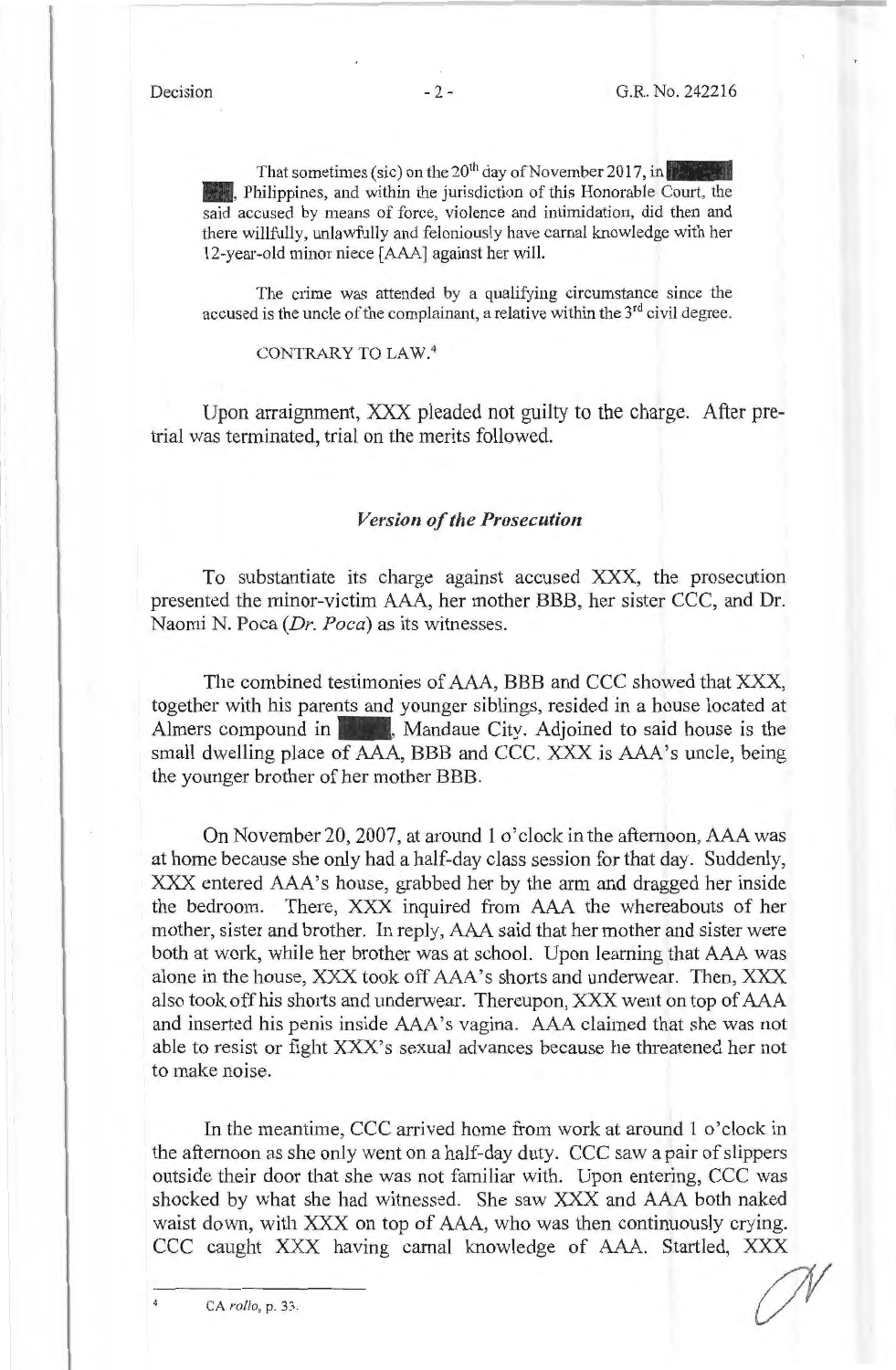immediately stood up. Failing to contain her fury, CCC berated and attacked XXX. CCC and XXX briefly wrestled with each other until XXX's mother (AAA and CCC's grandmother) intervened, and asked CCC not to tell the incident to anyone. Meanwhile, XXX took his shorts and underwear and ran away. CCC recalled that AAA could not utter a word and was in obvious state of shock. CCC told AAA to put on her underwear and shorts.

CCC and AAA went to the place of work of their mother, BBB, and CCC apprised the latter of what happened. BBB and CCC accompanied AAA to the police station to report the incident as well as to against XXX. The following day, they proceeded to the orts.<br>mother, BBB, and<br>accompanied AAA<br>lodge a complaint Memorial Medical Center where AAA was medically examined.

XXX was about 26 to 27 years old while, AAA was only 12 years, 3 months and 27 days old at the time of the rape incident. The birth certificate of AAA submitted by the prosecution disclosed that she born on July 23, 1995.

Dr. Poca testified that she conducted a medical examination on AAA. She did not notice any traces of injury on the private part of AAA at the time of the examination. Dr. Poca, however, observed redness around the hymen of the victim which can be caused by infection or irritation. She declared that the medical evaluation cannot exclude sexual abuse. 5

#### *Version of the Defense*

XXX interpose the defense of denial. He claimed that he never had sexual intercourse with AAA. He recalled that he woke at about 10 o'clock in the morning on November 20, 2007. He went to the house of his sister BBB to look for food. When he started eating, AAA arrived from school and removed her uniform. He scolded her for not attending her class. AAA replied that she was not feeling well and has a fever. He did not believe her so he asked AAA to put back her uniform. He then touched AAA to confirm his hunch that she was not really feverish. At that instant, CCC arrived and accused him of molesting AAA. He surmised that CCC came to this conclusion because AAA was then naked from waist down and he was just an arm's length away from her.<sup>6</sup>

#### *RTCRuling*

On July 29, 2016, the RTC rendered a verdict of conviction, the dispositive portion of which reads:

 $\overline{\mathbf{S}}$ *id.* at 34-38.

<sup>6</sup>  *Id.* at 39.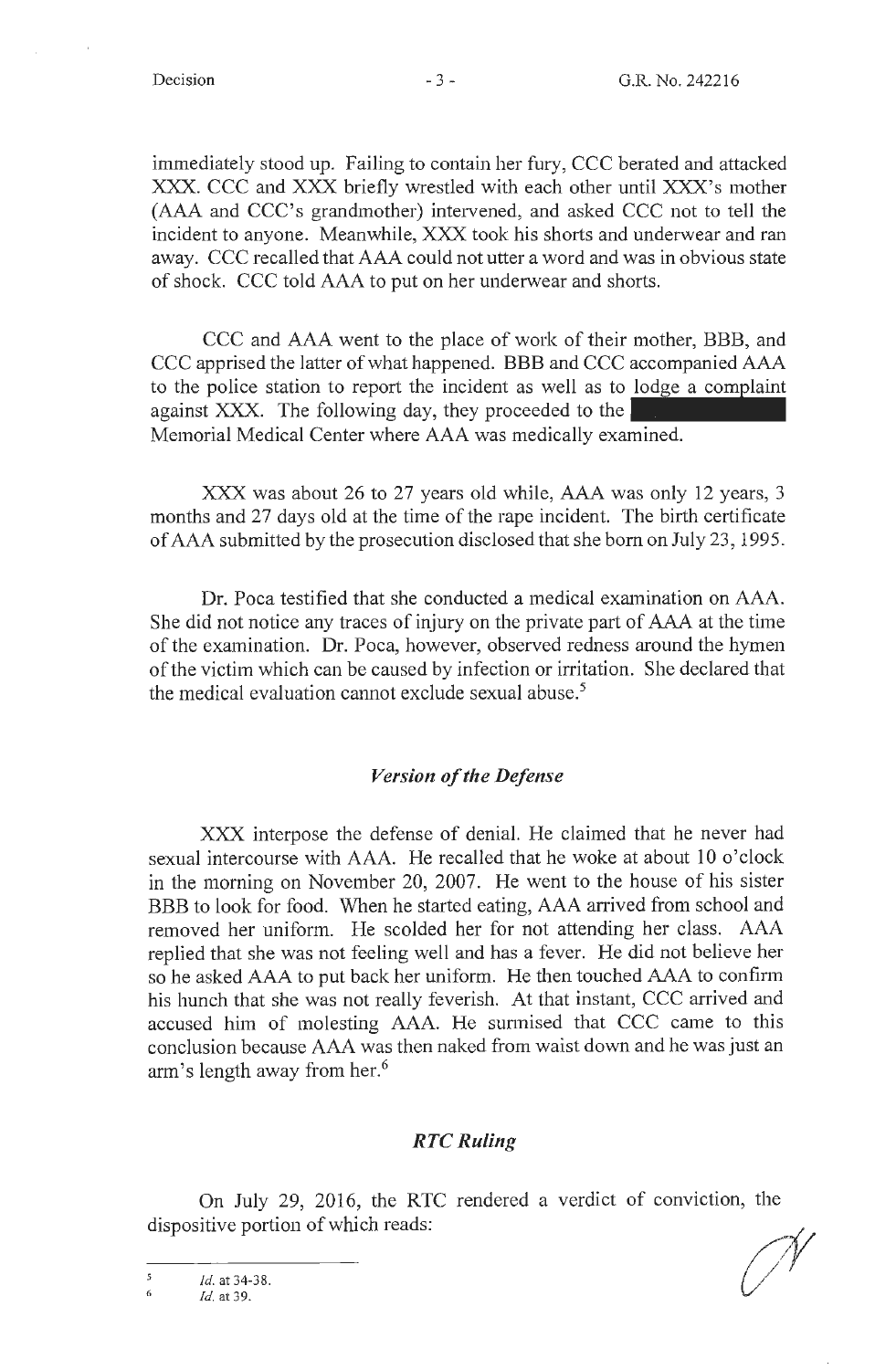Wherefore, predicated on the foregoing facts and circumstances, the Court hereby Convicts the herein accused [XXX] for the crime of Rape, in [r]elation to RA 7610 in Crim. Case No. DU-15896[,] as the prosecution has proved his guilt beyond reasonable doubt. For which reason, the Court hereby sentences the accused to suffer the penalty of *reclusion perpetua* (20 years and **1** day to 40 years), without eligibility for parole, and to pay [AAA], the sum of PS0,000.00 as civil indemnity and the amount of PS0,000.00 as moral damages.

Said accused, however, is credited with his preventive imprisonment.

SO ORDERED.<sup>7</sup>

The RTC held that the prosecution was able to establish with certitude that XXX had carnal knowledge of AAA through force and intimidation, and such fact was established through the clear and convincing testimony of the said victim who has no motive to testify falsely against XXX. The trial court ruled that AAA's claim of rape was amply corroborated by the testimony of CCC, who actually witnessed XXX having carnal knowledge of AAA against the latter's will.

The RTC rejected the defense of denial proffered by XXX declaring the same to be unconvincing and self-serving negative evidence which could not prevail over the positive identification of him by AAA and CCC as the culprit to the dastardly deed. Finally, the RTC ruled that the presence of the qualifying circumstances of minority and relationship justified the imposition of death penalty, but because of the passage of Republic Act No. 9346, the penalty of *reclusion perpetua* without eligibility for parole was imposed against XXX instead.

Not in conformity, XXX appealed the July 29, 2016 RTC Decision before the CA.

### *The CA Ruling*

On June 20, 2018, the CA rendered its assailed Decision affirming the conviction of XXX for Rape by sexual intercourse. The appellate court declared that the credible testimony of AAA was sufficient to sustain XXX's conviction for the crime charged. It, likewise, debunked appellant's denial declaring that the same was not satisfactorily established and not at all persuasive when pitted against the positive and convincing identification by the victim. The CA considered the testimony of CCC to be in the nature of a circumstantial evidence of the sexual intercourse between XXX and AAA. It

*Id.* at 43.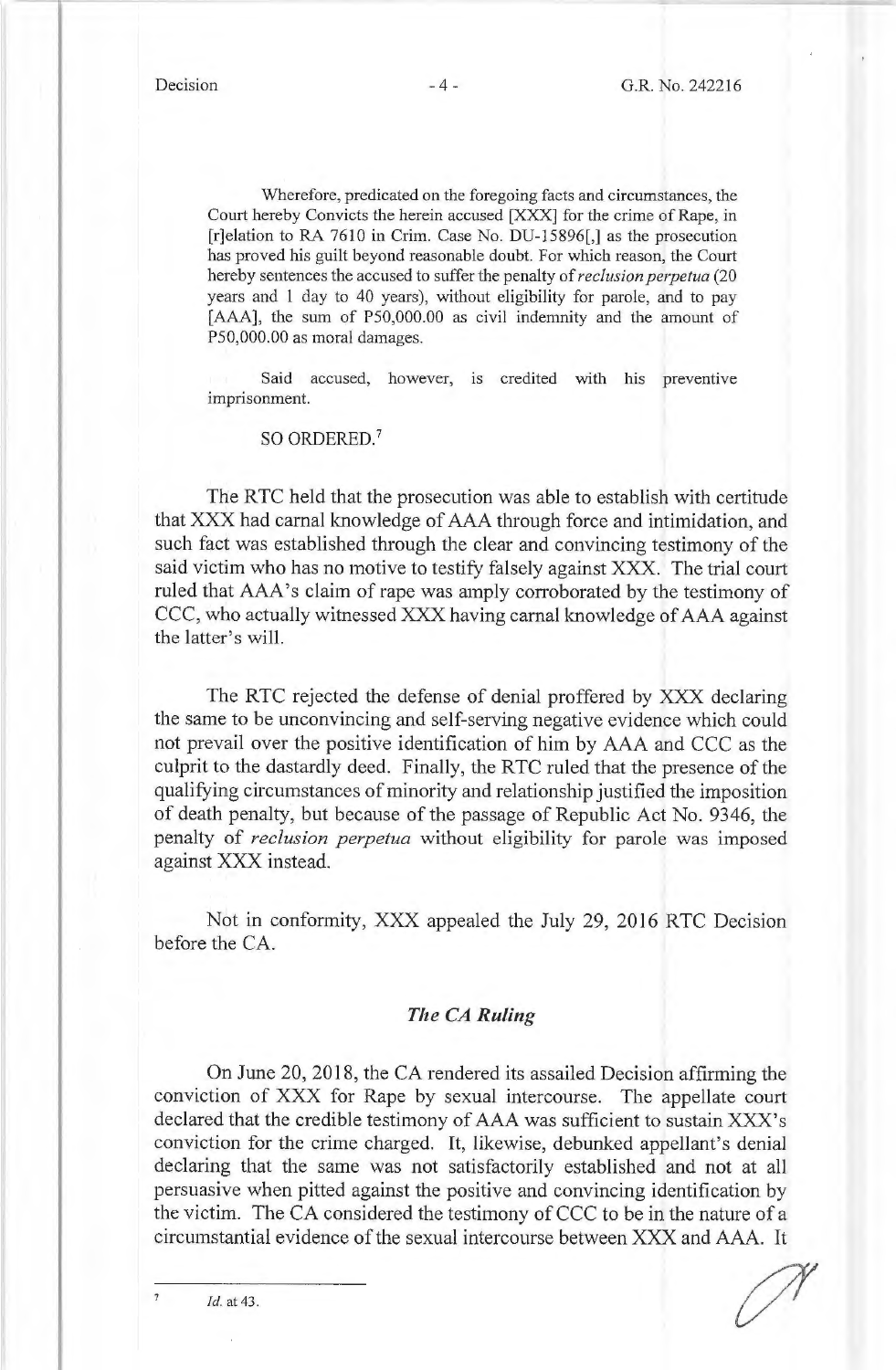increased the amounts awarded for civil indemnity and moral damages to Pl00,000.00 each in consonance with the prevailing jurisprudence. The CA, likewise, determined that  $AAA$  is entitled to the award of  $\text{P}100,000.00$  by way of exemplary damages. The *fallo* of the Decision reads:

WHEREFORE, the appeal is DENIED. The Judgment dated 29 July 2016 rendered by the Regional Trial Court, Branch 56, Mandaue City in Criminal Case No. DU-15896, is AFFIRMED with MODIFICATION, in that:

- 1) [XXX] is ordered to pay AAA the amount of One Hundred Thousand Pesos (Pl00,000.00) as civil indemnity, One Hundred Thousand Pesos (PI00,000.00) as moral damages, and One Hundred Thousand Pesos (Pl00,000.00) as exemplary damages; and
- 2) All damages awarded shall earn an interest of six percent (6%) per annum to be computed from the finality of this Decision until fully paid.

SO ORDERED.<sup>8</sup>

#### **The Issues**

Unfazed, XXX filed-the present appeal and posited the same issues he previously raised before the CA, to wit:

I

THE TRIAL COURT ERRED IN GIVING FULL FAITH AND CREDENCE TO THE TESTIMONY OF THE PRIVATE COMPLAINANT, AAA

II

THE TRIAL COURT ERRED IN CONVICTING THE ACCUSED-APPELLANT DESPITE THE FAILURE OF THE PROSECUTION TO PROVE AND ESTABLISH HIS GUILT BEYOND REASONABLE DOUBT.<sup>9</sup>

In the Resolution<sup>10</sup> dated November 12, 2018, the Court directed both parties to submit their supplemental briefs, if they so desired. On January 31, 2019, the Office of the Solicitor General filed a Manifestation and Motion $11$ stating that it will no longer file a supplemental brief as its Appellee's Brief had sufficiently ventilated the issues raised. On February 28, 2019, the accused-appellant filed a Manifestation<sup>12</sup> averring that he would adopt all his arguments in his Appellant's Brief filed before the CA.

 $\, 8$ Rollo,p.19.

<sup>9</sup> CA *rollo,* p. 19. 10

II *Rollo* pp. 28-29.

*id.* at 30-3 1.

<sup>12</sup>  *Id.* at 34-35.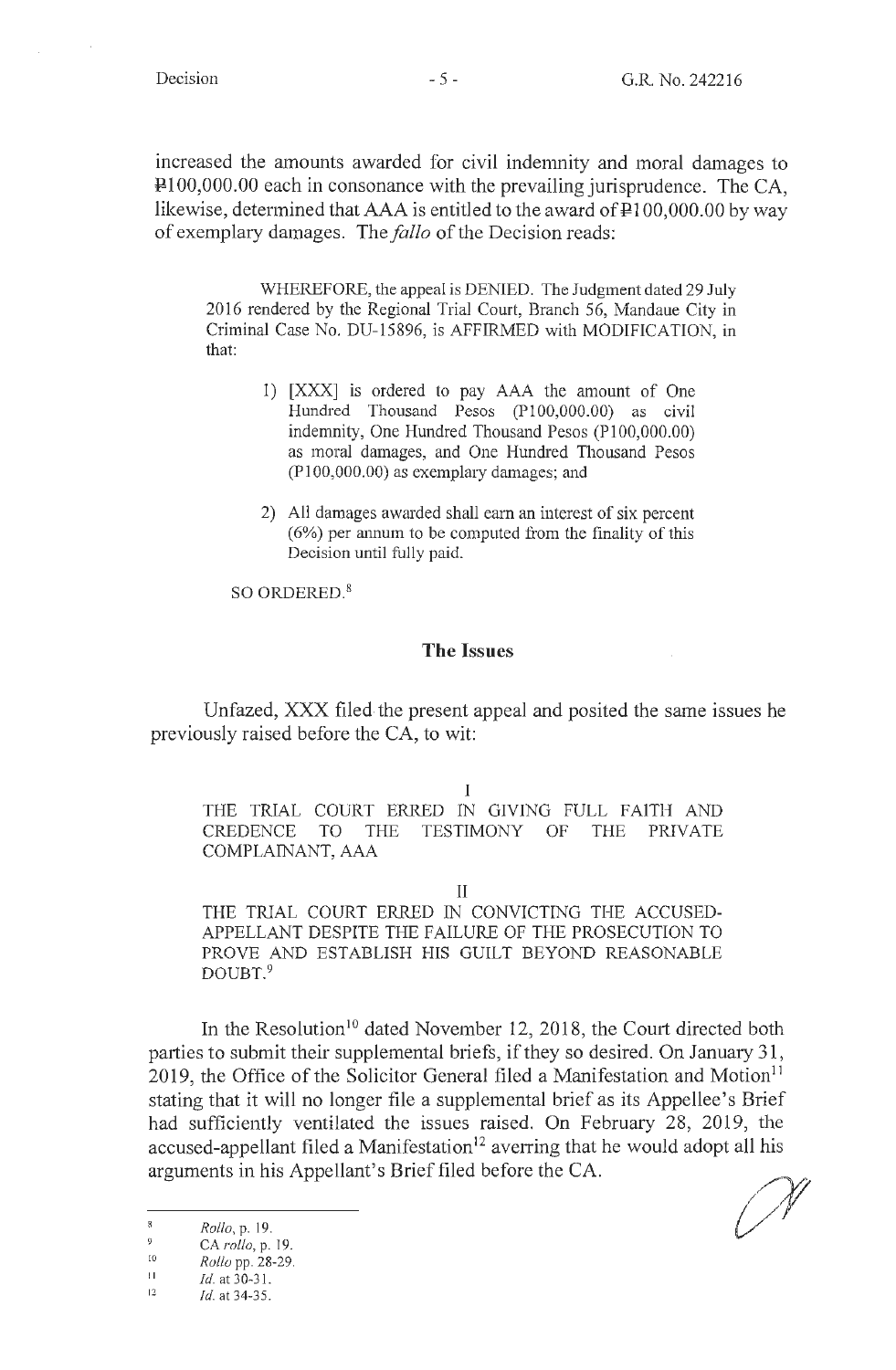#### **The Court's Ruling**

Essentially, XXX faults the RTC for giving undue faith and credence on the testimony of AAA. He theorizes that the prosecution evidence failed to overcome his constitutional presumption of innocence because it was not established that he employed force, threat or intimidation against AAA in the alleged commission of the crime.

Further, XXX submits that it is highly improbable that the alleged rape took place in broad daylight and inside a place adjacent to the house where his mother was then present, arguing that rape is essentially committed in secret, away from the prying eyes of anybody. He avers that the improbabilities in the testimonies of AAA and CCC cast serious doubt on the veracity of the prosecution's charge. Lastly, he points out that the medical findings of Dr. Poca effectively belied the prosecution's claim of forced coitus since no injury was found on AAA's private part.

Appellant's contentions fail to muster legal and rational merit.

In rape cases, the conviction of the accused rests heavily on the credibility of the victim. Hence, the strict mandate that all courts must examine thoroughly the testimony of the offended party. While the accused in a rape case may be convicted solely on the testimony of the complaining witness, courts are, nonetheless, duty-bound to establish that their reliance on the victim's testimony is justified. Courts must ensure that the testimony is credible, convincing, and otherwise consistent with human nature. If the testimony of the complainant meets the test of credibility, the accused may be convicted on the basis thereof.<sup>13</sup>

It is settled that the evaluation by the trial court of the credibility of witnesses and their testimonies are entitled to the highest respect. This is in view of its inimitable opportunity to directly observe the witnesses and their deportment, conduct and attitude, especially during cross-examination. Thus, unless it is shown that its evaluation was tainted with arbitrariness or certain facts of substance and value have been plainly overlooked, misunderstood, or misapplied, the same will not be disturbed on appeal.<sup>14</sup> No such facts were overlooked or misconstrued in the case at bench.

In rape cases, the conviction of the accused rests heavily on the credibility of the victim. Here, the trial court found AAA's testimony to be credible as it was made in a "straightforward and spontaneous"<sup>15</sup> manner.

15

People v. Publico, 664 Phil. 168, 180 (2011).<br>People v. Agustin, 690 Phil. 17, 27 (2012).<br>CA rollo, p. 41.

<sup>13</sup>  14 People v. Publico, 664 Phil. 168, 180 (2011).

*People v. Agustin,* 690 Phil. 17, 27(2012).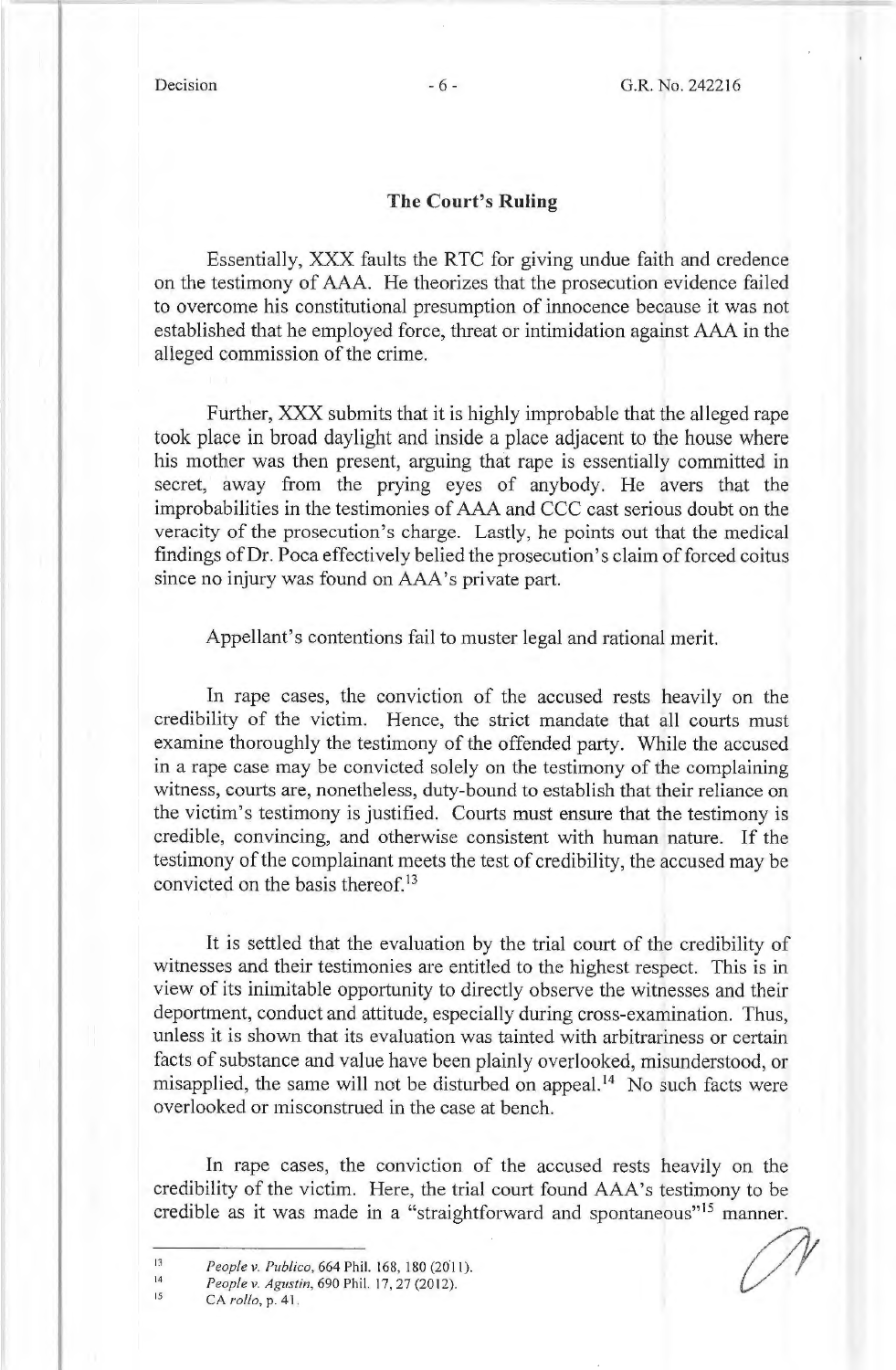Notably, the CA agreed with the RTC on this point and saw no reason to overturn the same. After approximating the perspective of the trial court through a meticulous scrutiny of the records, the Court likewise finds no justification to disturb the findings of the RTC. Despite his vigorous protestations, the Court agrees with the findings of the courts *a quo* that the prosecution was able to prove beyond reasonable doubt that XXX raped AAA on that fateful afternoon of November 20, 2007.

The trial court's reliance on the victim's testimony is apt, considering that it was credible in itself and buttressed by the testimony of her sister, CCC. AAA was able to convey the details of his traumatic experience in the hands of XXX in simple yet convincing and consistent manner. Without hesitation, AAA pointed an accusing finger against XXX as the person who ravished and sexually molested her. She credibly recounted how XXX held her by the arm and forcibly pulled her to the bedroom; that upon learning that she is alone, XXX took off her shorts and underwear; he then removed his shorts and underwear, placed himself on top of AAA and inserted his penis into her vagina. AAA could not offer any resistance or fight XXX because he threatened her not to make any noise. Thus, she kept quiet and cried silently while appellant consummated her carnal knowledge of her.

Taking advantage of AAA's minority, XXX was able to put his penis inside said victim's vagina to satisfy his lust. Considering the discrepancy between the ages of XXX and AAA, and that said appellant is the victim's uncle who frequented her house and exercised influence over her, it need no longer be belabored upon that the sexual molestation was committed by threat, force or intimidation because moral ascendancy or influence takes the place of violence and intimidation. <sup>16</sup>

We quote with approval the following observation of the CA, to wit:

Here, since accused-appellant was her mother's younger brother, AAA naturally regarded the accused-appellant as a close family member. With the absence of her real father, she would naturally recognize the parental authority exercised by accused-appellant over her and, in return, she gave the reverence and respect due him as a father. Undeniably, accused-appellant exercised moral ascendancy over the victim. His moral ascendancy and influence over AAA substituted for actual physical violence and intimidation, which made her easy prey for his sexual advances. Accused-appellant's moral and physical dominion of AAA were sufficient to cow her into submission to his beastly desires.<sup>17</sup>

AAA's statements pertaining to the identity of XXX as her violator and the perverse act he visited upon her were straightforward and categorical. Her AAA's statements pertaining to the identity of XXX as her violator and<br>the perverse act he visited upon her were straightforward and categorical. Her<br>simple narration evinces her sincerity and truthfulness. It bears stress

*Reople v. Yatar*, 472 Phil. 556, 574 (2004).<br> *Rollo*, pp. 15-16.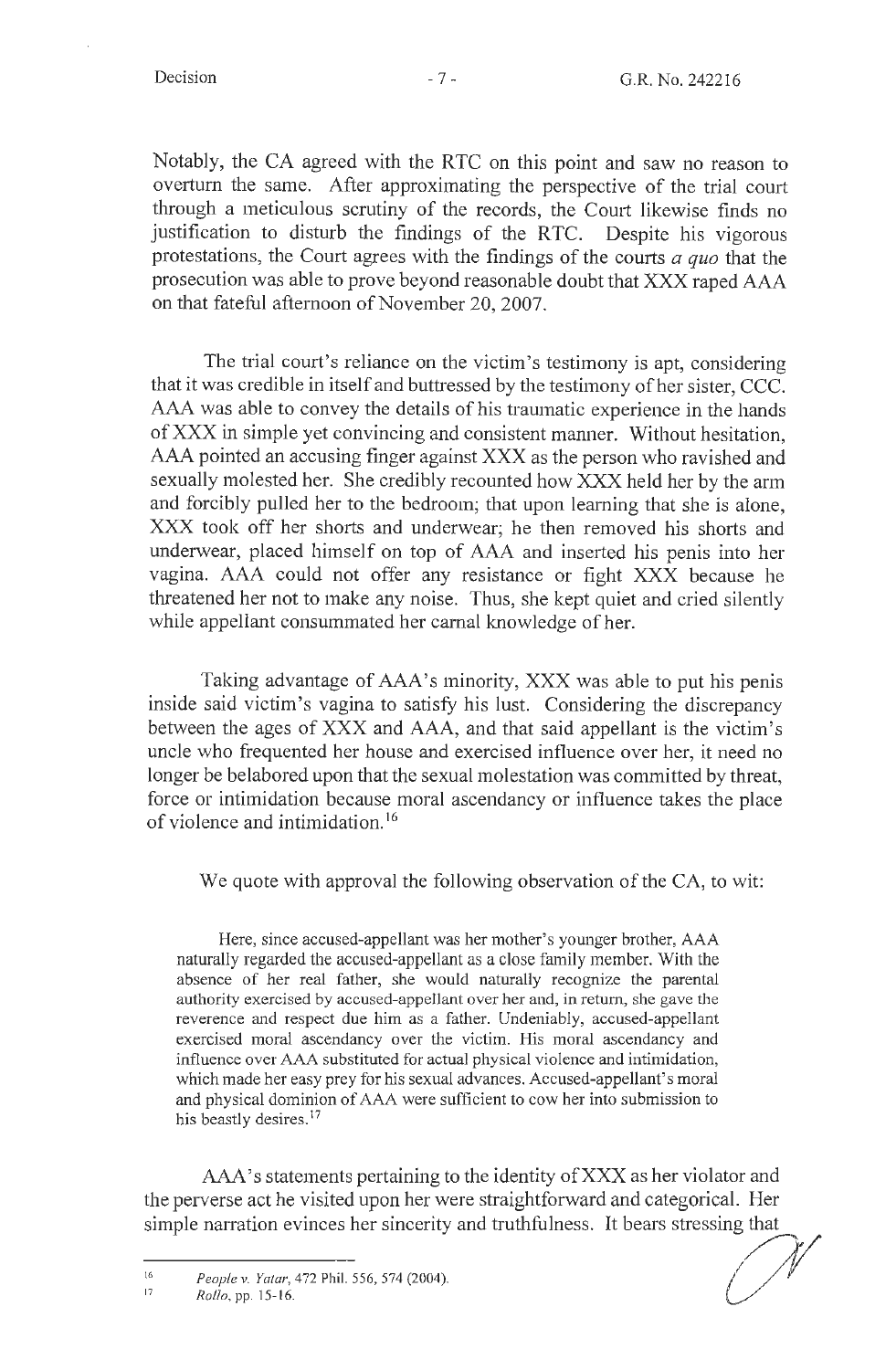AAA was only twelve (12) years old when she was raped and sixteen (16) years old when she testified before the RTC. The Court has held time and again that testimonies of child-victims are normally given full weight and credit. When the offended party is of tender age and immature, courts are inclined to give credit to her account of what transpired, considering not only her relative vulnerability but also the shame to which she would be exposed if the matter to which she testified is not true.<sup>18</sup> Their youth and immaturity are generally badges of truth and sincerity. 19 Hailed to the witness stand, AAA never faltered in her positive identification of appellant or gave any statements materially inconsistent with her entire testimony.

Worth noting too is the fact that there is no evidence or even a slightest indication that AAA was impelled by an improper motive in making the accusation against her uncle XXX. The absence of any improper motive of AAA to impute such a serious offense against XXX persuades us that said minor victim filed the rape charge against appellant for no other reason than to seek justice for the dastardly deed done against her. Settled is the doctrine that when there is no evidence to show any dubious reason or improper motive why a prosecution witness should testify falsely against the accused or implicate him in a serious offense, the testimony deserves full faith and credit.<sup>20</sup> We are, thus, convincingly assured that the RTC prudently fulfilled its obligation as a factual assessor and legal adjudicator.

Anent XXX's contention that it is improbable that he could sexually molest AAA inside a place adjacent to the house where his mother was, suffice it to state that lust is no respecter of time and place.<sup>21</sup> The Court has repeatedly held that rape can be committed even in places where people congregate, in parks along the roadsides, in school premises, in a house where there are other occupants, in the same room where other members of the family are also sleeping, and even in places which to many, would appear unlikely and high risk venues for its commission.22

The absence of injury in the private part of AAA is not fatal to the cause of the prosecution. Hymenal rapture, vaginal laceration or genital injury is not indispensable because the same is not an element of the crime of rape.<sup>23</sup> Even an intact hymen does not negate the finding that the victim was raped. $24$ What is decisive in a rape charge is that the commission of the rape by the accused against the complainant has been sufficiently proven, as in the case at bench.

- 18 19 People v. Prodenciado, 749 Phil. 746, 758 (2014).
- 20 People v. Guambor, 465 Phil. 671, 678 (2004).
- 21 *People v. Degamo,* 450 Phil. 159, 175 (2003). *People v. Castel,* 593 Phil. 288, 314 (2008).
- 22 *People v. Mal ones,* 469 Phil. 301, 326 (2004).
- 23 *People v. Valenzuela,* 597 Phil. 732, 745 (2009).
- 24 *People v. Tampos,* 455 Phil. 844, 858 (2003).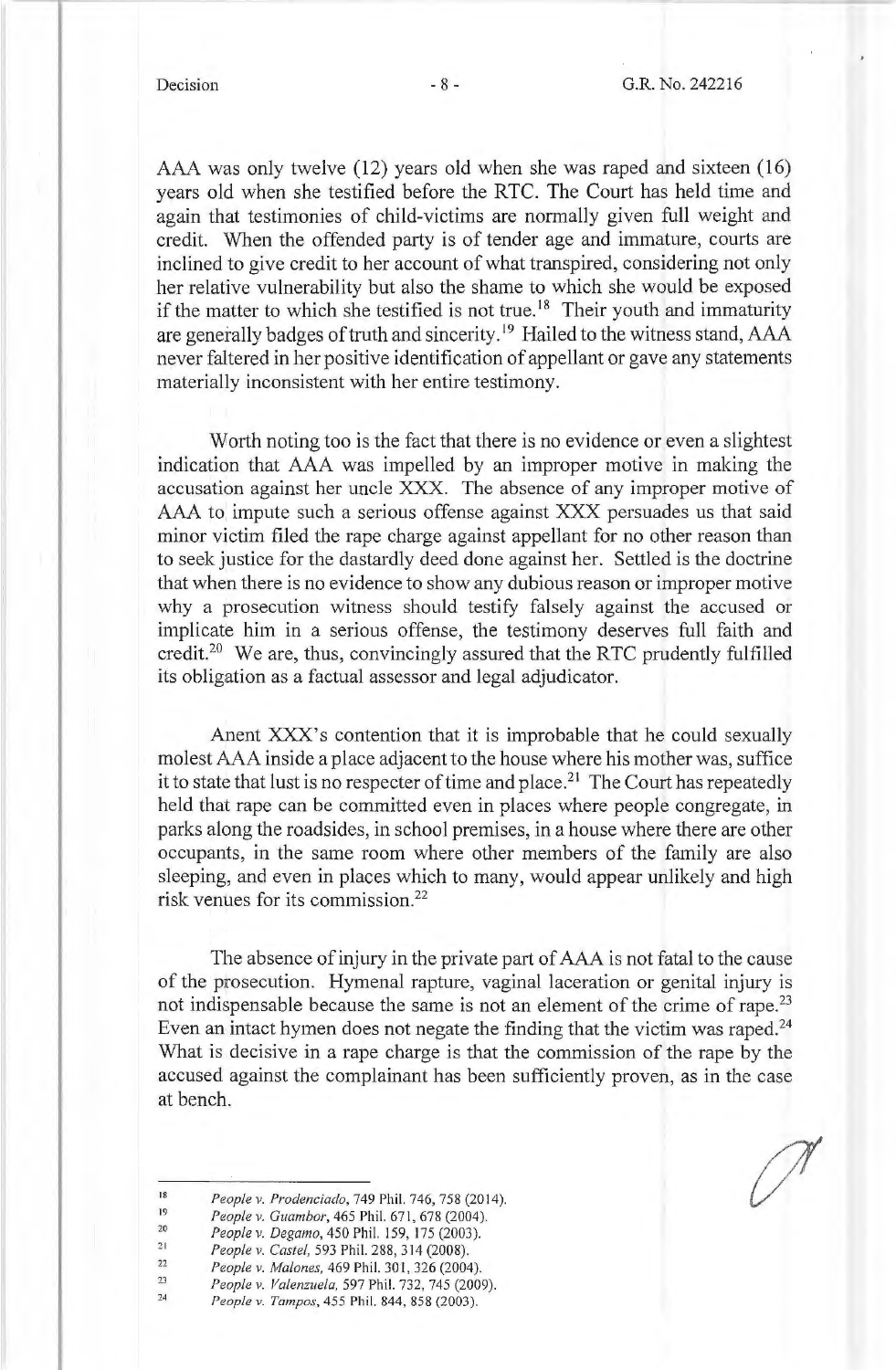Appellant's denial must be rejected as the same could not prevail over AAA's unwavering testimony and of her positive and firm identification of him as the man who had undressed her and sexually gratified himself off her. As a negative evidence, it pales in comparison with a positive testimony that asserts the commission of a crime and the identification of the accused as its culprit.25 We find that the facts in the instant case do not present any exceptional circumstance warranting a deviation from this established rule. Thus, it is clear that appellant could no longer hide behind the protective shield of his presumed innocence.

The Court finds that the penalty imposed by the **R** TC is correct. The special qualifying circumstances of the victim's minority and her relationship to appellant were properly alleged in the Information and duly proved during trial warranting the imposition of the supreme penalty of death on appellant. However, in view of the enactment of Republic Act No. 9346 prohibiting the imposition of the death penalty, the penalty to be meted on appellant is *reclusion perpetua* without eligibility for parole in accordance with Sections  $2^{26}$  and  $3^{27}$  thereof.

With respect to the award of damages, the CA, following prevailing jurisprudence,<sup>28</sup> correctly awarded  $\text{P}100,000.00$  as civil indemnity,  $\overline{P}$ 100,000.00 as moral damages, and  $P$ 100,000.00 as exemplary damages. Further, six percent (6%) interest *per annum* shall be imposed on all damages awarded to be reckoned from the date of the finality of this judgment until fully paid. $29$ 

**WHEREFORE,** the appeal is **DISMISSED.** The Decision of the Court of Appeals dated June 20, 2018 in CA-G.R. CR-HC No. 02408 is hereby **AFFIRMED.** Accused-appellant XXX is found **GUILTY** beyond reasonable doubt of Qualified Rape by Sexual Intercourse and is sentenced to suffer the penalty of *Reclusion Perpetua* without eligibility for parole. He is **ORDERED** to **PAY** the victim AAA the amounts of  $\text{P100,000.00}$  as civil indemnity,  $\mu$ 100,000.00 as moral damages and  $\mu$ 100,000.00 by way of exemplary damages. He is also **ORDERED to PAY** interest at the rate of six percent (6%) *per annum* from the time of finality of this Decision until fully paid, to be imposed on the civil indemnity, moral damages and exemplary damages.

<sup>25</sup>*People v. Canares,* 599 Phil. 60, 76 (2009).

SEC. 2. In lieu of the death penalty, the following shall be imposed:

<sup>(</sup>a) the penalty of *reclusion perpetua* when the law violated makes use of the nomenclature of the penalties of the Revised Penal Code.

 $(b)$   $X X X$ .

<sup>27</sup> SEC. 3. Persons convicted of offenses punished with *reclusion perpetua,* or whose sentences wi ll be reduced to *reclusion perpetua* by reason of this Act, shall not be eligible for parole under Act No. 4180, otherwise known as the Indeterminate Sentence Law, as amended. 28 *People v. Jugueta,* 783 Phil. 806 (2016). 29 *People v. Romobio,* G. R. No. 227705, October I I, 20 17.